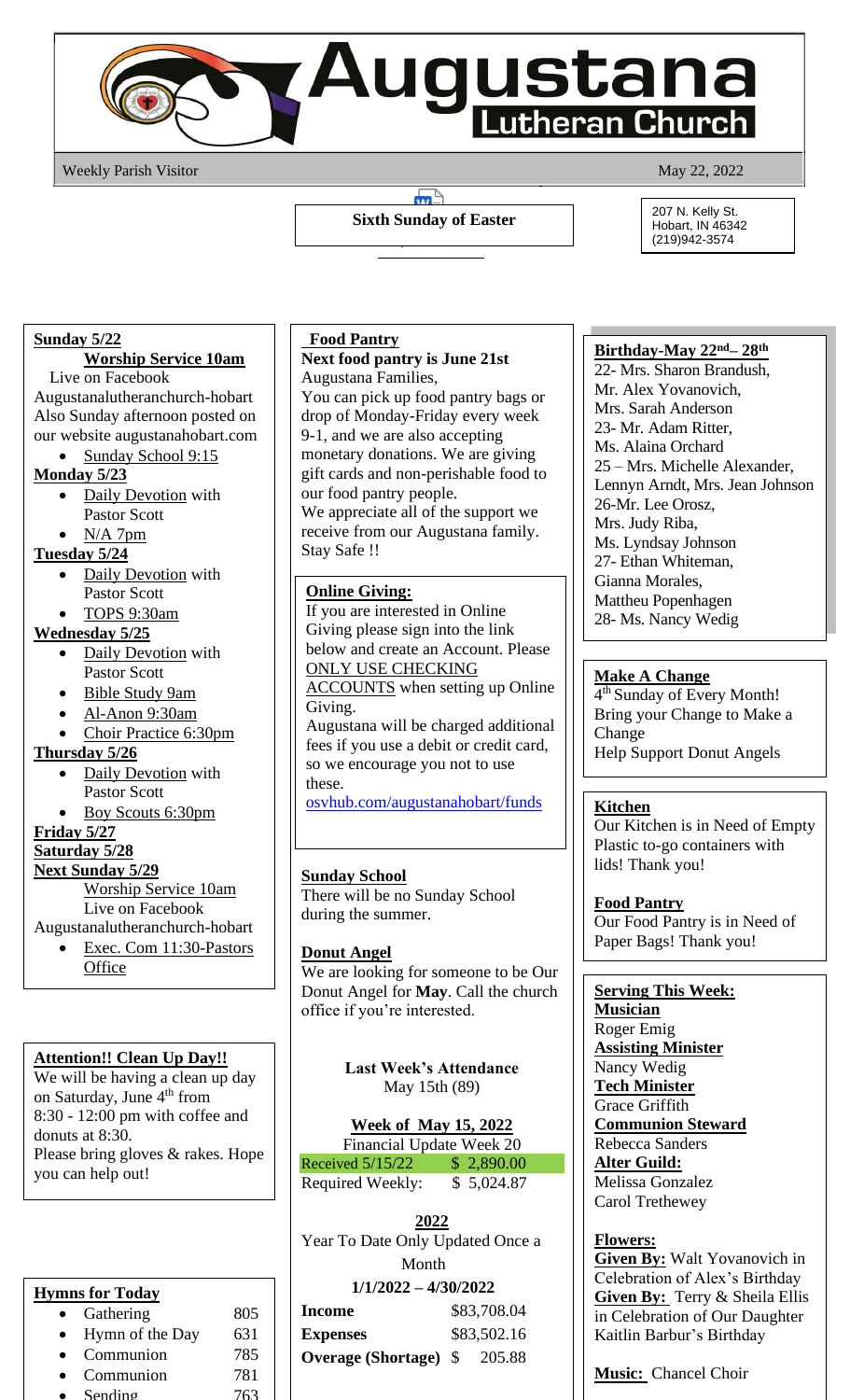#### **May 22, 2022 Sixth Sunday of Easter**

**Congregation welcomes everyone-and yes, we do mean everyone.**

#### **First Reading: Acts the 16th chapter**

<sup>9</sup>During the night Paul had a vision: there stood a man of Macedonia pleading with him and saying, "Come over to Macedonia and help us." <sup>10</sup>When he had seen the vision, we immediately tried to cross over to Macedonia, being convinced that God had called us to proclaim the good news to them.

 $11$ We set sail from Troas and took a straight course to Samothrace, the following day to Neapolis,  $12$  and from there to Philippi, which is a leading city of the district of Macedonia and a Roman colony. We remained in this city for some days.  $\frac{13}{2}$ On the sabbath day we went outside the gate by the river, where we supposed there was a place of prayer; and we sat down and spoke to the women who had gathered there.  $^{14}$ A certain woman named Lydia, a worshiper of God, was listening to us; she was from the city of Thyatira and a dealer in purple cloth. The Lord opened her heart to listen eagerly to what was said by Paul. <sup>15</sup>When she and her household were baptized, she urged us, saying, "If you have judged me to be faithful to the Lord, come and stay at my home." And she prevailed upon us.

A: Word or God, Word of Life. **C: Thanks be to God.**

#### **Psalm 67**

A: Let us read Psalm 67 responsively.  ${}^{1}$ May God be merciful to us and bless us; may the light of God's face shine upon us. <sup>2</sup>**Let your way be known upon earth, your saving health among all nations.** <sup>3</sup>Let the peoples praise you, O God; let all the peoples praise you. <sup>4</sup>**Let the nations be glad and sing for joy, for you judge the peoples with equity and guide all the nations on earth.** <sup>5</sup>Let the peoples praise you, O God; let all the peoples praise you. <sup>6</sup>**The earth has brought forth its increase;**

**God, our own God, has blessed us.**

 $\mathrm{7M}$ ay God give us blessing,

and may all the ends of the earth stand in awe.

# **Second Reading: Revelation 21:10, 22--22:5**

A reading from Revelation the  $21<sup>st</sup>$  chapter.  $10$ And in the spirit one of the angels carried me away to a great, high mountain and showed me the holy city Jerusalem coming down out of heaven from God.  $^{22}$ I saw no temple in the city, for its temple is the Lord God the Almighty and the Lamb. <sup>23</sup>And the city has no need of sun or moon to shine on it, for the glory of God is its light, and its lamp is the Lamb.  $24$ The nations will walk by its light, and the kings of the earth will bring their glory into it. <sup>25</sup>Its gates will never be shut by day—and there will be no night there. <sup>26</sup>People will bring into it the glory and the honor of the nations. <sup>27</sup>But nothing unclean will enter it, nor anyone who practices abomination or falsehood, but only those who are written in the Lamb's book of life.

 $22:1$ Then the angel showed me the river of the water of life, bright as crystal, flowing from the throne of God and of the Lamb <sup>2</sup>through the middle of the street of the city. On either side of the river is the tree of life with its twelve kinds of fruit, producing its fruit each month; and the leaves of the tree are for the healing of the nations. <sup>3</sup>Nothing accursed will be found there anymore. But the throne of God and of the Lamb will be in it, and his servants will worship him; <sup>4</sup> they will see his face, and his name will be on their foreheads. <sup>5</sup>And there will be no more night; they need no light of lamp or sun, for the Lord God will be their light, and they will reign forever and ever.

A: Word of God, Word of Life. **C: Thanks be to God.**



#### **The Gospel – John 14:23-29** P: The holy gospel according to John the  $14<sup>th</sup>$  chapter. **C: Glory to you, O Lord.**

<sup>23</sup> Jesus answered Judas (not Iscariot), "Those who love me will keep my word, and my Father will love them, and we will come to them and make our home with them. <sup>24</sup>Whoever does not love me does not keep my words; and the word that you hear is not mine but is from the Father who sent me.

<sup>25"</sup>I have said these things to you while I am still with you. <sup>26</sup>But the Advocate, the Holy Spirit, whom the Father will send in my name, will teach you everything, and remind you of all that I have said to you. <sup>27</sup>Peace I leave with you; my peace I give to you. I do not give to you as the world gives. Do not let your hearts be troubled, and do not let them be afraid. <sup>28</sup>You heard me say to you, 'I am going away, and I am coming to you.' If you loved me, you would rejoice that I am going to the Father, because the Father is greater than I. <sup>29</sup>And now I have told you this before it occurs, so that when it does occur, you may believe."

P: This is the Gospel of the Lord! **C: Praise to you, O Christ.**